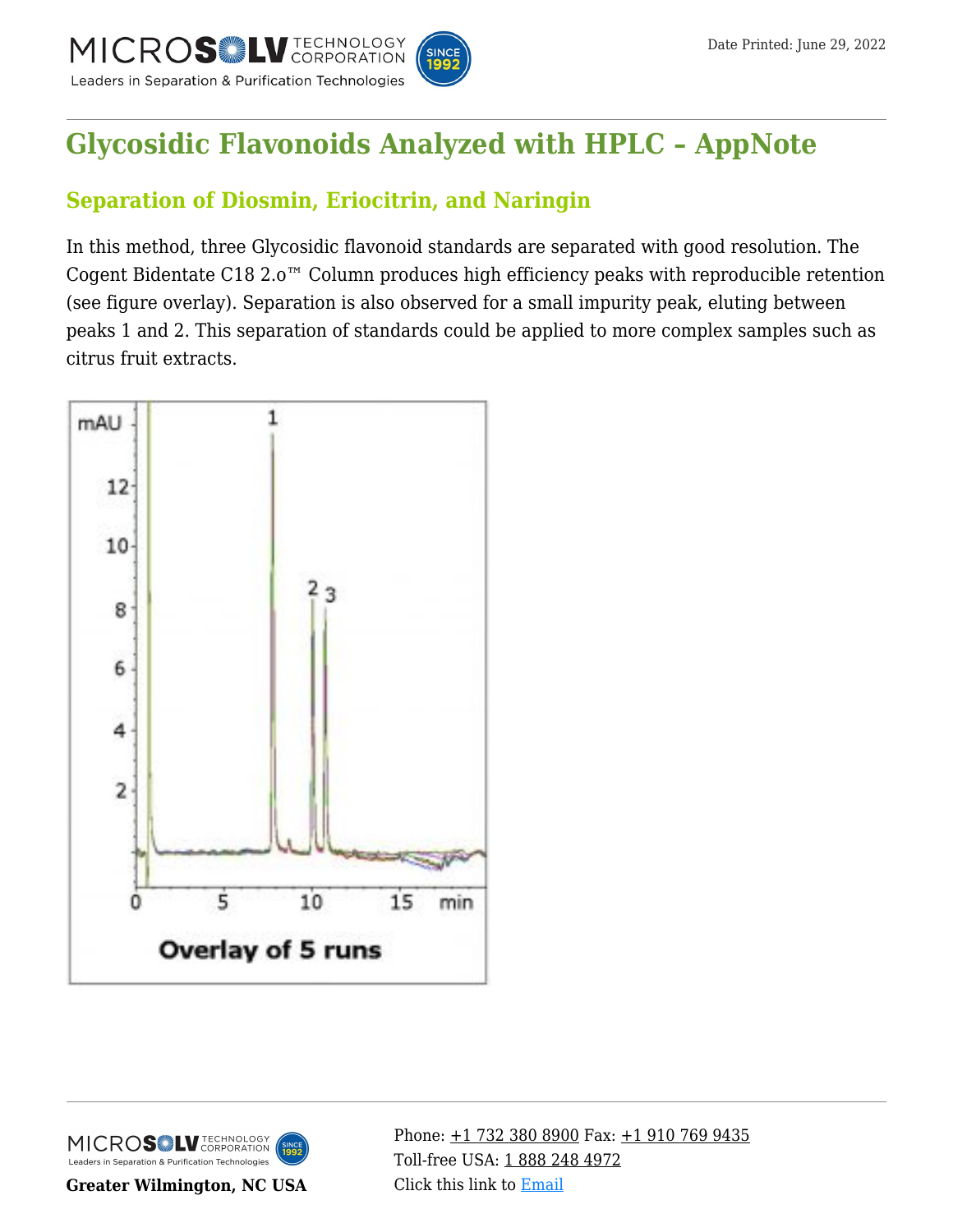





#### **Peaks:**

1. Eriocitrin

2. Naringin

3. Diosmin

### **Method Conditions**

**Column:** Cogent Bidentate C18 2.o™, 2.2μm, 120Å **Catalog No.:** [40218-05P-2](https://www.mtc-usa.com/product-details/id/4115510) **Dimensions:** 2.1 x 50 mm **Mobile Phase:**

A: DI Water /  $0.1\%$  Formic Acid (v/v)

—B: Acetonitrile / 0.1% Formic Acid (v/v)

#### **Gradient:**

| Time<br>(minutes) | %B |
|-------------------|----|
| $0 - 1$           | 10 |
| 15                | 30 |
| 16                | 30 |



**Greater Wilmington, NC USA**

Phone: [+1 732 380 8900](#page--1-0) Fax: [+1 910 769 9435](#page--1-0) Toll-free USA: [1 888 248 4972](#page--1-0) Click this link to [Email](https://www.mtc-usa.com/contact)